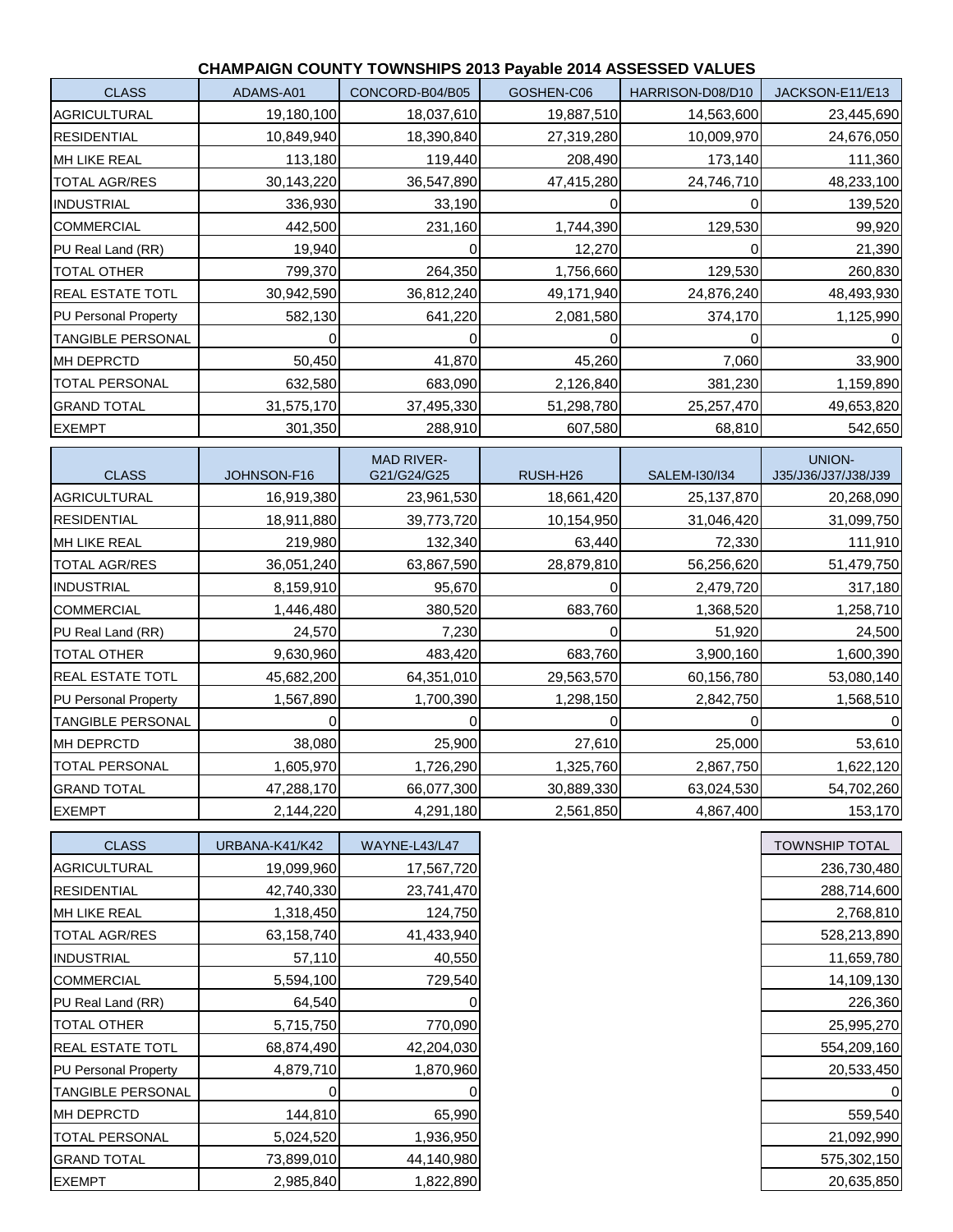## **CHAMPAIGN COUNTY CORPORATIONS 2013 Payable 2014 ASSESSED VALUES**

| <b>CLASS</b>             | MECHANICSBURG-<br>CO7 | <b>CHRISTIANSBURG-</b><br>E14 | ST. PARIS-JACKSON ST. PARIS-JOHNSON-<br>E <sub>15</sub> | F <sub>20</sub>             | ST. PARIS - TOTAL |
|--------------------------|-----------------------|-------------------------------|---------------------------------------------------------|-----------------------------|-------------------|
| <b>AGRICULTURAL</b>      | 118,440               | 4,110                         | 141,580                                                 | 300,750                     | 442,330           |
| <b>RESIDENTIAL</b>       | 14,675,080            | 5,230,530                     | 2,339,350                                               | 15,830,250                  | 18,169,600        |
| MH LIKE REAL             | 11,140                | 32,400                        | 0                                                       | 72,080                      | 72,080            |
| <b>TOTAL AGR/RES</b>     | 14,804,660            | 5,267,040                     | 2,480,930                                               | 16,203,080                  | 18,684,010        |
| <b>INDUSTRIAL</b>        | 1,025,980             | 24,670                        | 274,700                                                 | 995,960                     | 1,270,660         |
| <b>COMMERCIAL</b>        | 2,468,220             | 245,670                       | 102,290                                                 | 2,454,470                   | 2,556,760         |
| PU Real Land (RR)        | 4,670                 | 0                             | 3,070                                                   | 0                           | 3,070             |
| <b>TOTAL OTHER</b>       | 3,498,870             | 270,340                       | 380,060                                                 | 3,450,430                   | 3,830,490         |
| <b>REAL ESTATE TOTL</b>  | 18,303,530            | 5,537,380                     | 2,860,990                                               | 19,653,510                  | 22,514,500        |
| PU Personal Property     | 572,290               | 229,840                       | 34,900                                                  | 621,100                     | 656,000           |
| <b>TANGIBLE PERSONAL</b> | 0                     | 0                             | 0                                                       | $\Omega$                    |                   |
| MH DEPRCTD               | 1,300                 | 4,010                         | 0                                                       | 18,760                      | 18,760            |
| <b>TOTAL PERSONAL</b>    | 573,590               | 233,850                       | 34,900                                                  | 639,860                     | 674,760           |
| <b>GRAND TOTAL</b>       | 18,877,120            | 5,771,230                     | 2,895,890                                               | 20,293,370                  | 23,189,260        |
| <b>EXEMPT</b>            | 7,479,530             | 190,340                       | 7,410                                                   | 9,064,550                   | 9,071,960         |
|                          |                       |                               |                                                         |                             |                   |
| <b>CLASS</b>             | N LEWISBURG-H28       | WOODSTOCK-H29                 | MUTUAL-J40                                              | <b>URBANA - SAL-149/150</b> | URBANA - URB-K48  |
| <b>AGRICULTURAL</b>      | 310,570               | 90,800                        | 109,740                                                 | 262,390                     | 1,974,220         |
| <b>RESIDENTIAL</b>       | 13,655,560            | 2,850,260                     | 1,596,480                                               | 3,166,610                   | 115,377,360       |
| MH LIKE REAL             | 926,470               | 10,130                        | 3,540                                                   | $\Omega$                    | 263,850           |
| <b>TOTAL AGR/RES</b>     | 14,892,600            | 2,951,190                     | 1,709,760                                               | 3,429,000                   | 117,615,430       |
| <b>INDUSTRIAL</b>        | 65,370                | 0                             | 0                                                       | $\Omega$                    | 13,978,910        |
| <b>COMMERCIAL</b>        | 2,320,620             | 44,140                        | 64,540                                                  | 400,820                     | 37,354,970        |
| PU Real Land (RR)        | 0                     | 0                             | 0                                                       | 0                           | 38,350            |
| <b>TOTAL OTHER</b>       | 2,385,990             | 44,140                        | 64,540                                                  | 400,820                     | 51,372,230        |
| <b>REAL ESTATE TOTL</b>  | 17,278,590            | 2,995,330                     | 1,774,300                                               | 3,829,820                   | 168,987,660       |
| PU Personal Property     | 418,090               | 93,810                        | 36,550                                                  | $\Omega$                    | 6,239,730         |
| <b>TANGIBLE PERSONAL</b> | $\Omega$              | 0                             | 0                                                       | $\Omega$                    |                   |
| MH DEPRCTD               | 96,590                | 7,890                         | 0                                                       | $\Omega$                    | 16,140            |
| <b>TOTAL PERSONAL</b>    | 514,680               | 101,700                       | 36,550                                                  | $\Omega$                    | 6,255,870         |
| <b>GRAND TOTAL</b>       | 17,793,270            | 3,097,030                     | 1,810,850                                               | 3,829,820                   | 175,243,530       |

|             | COUNTY TOTAL 2012 COUNTY TOTAL 2013 |
|-------------|-------------------------------------|
| 146,858,700 | 240,043,080                         |
| 467,819,840 | 463,436,080                         |
| 4,943,670   | 4,088,420                           |
| 619,622,210 | 707,567,580                         |
| 29,929,950  | 28,025,370                          |
| 61,460,460  | 59,564,870                          |
| 274,390     | 272,450                             |
| 91,664,800  | 87,862,690                          |
| 711,287,010 | 795,430,270                         |
| 23,367,220  | 28,779,760                          |
| 0           |                                     |
| 581,060     | 704,230                             |
| 23,948,280  | 29,483,990                          |
| 735,235,290 | 824,914,260                         |
| 61,896,930  | 62,785,150                          |

| <b>CLASS</b>                | <b>TOTAL - URBANA</b> | <b>CORP TOTALS</b> | COUNTY TOTAL 2012 COUNTY TOTAL 2013 |             |
|-----------------------------|-----------------------|--------------------|-------------------------------------|-------------|
| <b>AGRICULTURAL</b>         | 2,236,610             | 3,312,600          | 146,858,700                         | 240,043,080 |
| <b>RESIDENTIAL</b>          | 118,543,970           | 174,721,480        | 467,819,840                         | 463,436,080 |
| <b>MH LIKE REAL</b>         | 263,850               | 1,319,610          | 4,943,670                           | 4,088,420   |
| <b>TOTAL AGR/RES</b>        | 121,044,430           | 179,353,690        | 619,622,210                         | 707,567,580 |
| <b>INDUSTRIAL</b>           | 13,978,910            | 16,365,590         | 29,929,950                          | 28,025,370  |
| <b>COMMERCIAL</b>           | 37,755,790            | 45,455,740         | 61,460,460                          | 59,564,870  |
| PU Real Land (RR)           | 38,350                | 46,090             | 274,390                             | 272,450     |
| <b>TOTAL OTHER</b>          | 51,773,050            | 61,867,420         | 91,664,800                          | 87,862,690  |
| <b>REAL ESTATE TOTL</b>     | 172,817,480           | 241,221,110        | 711,287,010                         | 795,430,270 |
| <b>PU Personal Property</b> | 6,239,730             | 8,246,310          | 23,367,220                          | 28,779,760  |
| <b>TANGIBLE PERSONAL</b>    |                       |                    |                                     |             |
| <b>MH DEPRCTD</b>           | 16,140                | 144,690            | 581,060                             | 704,230     |
| <b>TOTAL PERSONAL</b>       | 6,255,870             | 8,391,000          | 23,948,280                          | 29,483,990  |
| <b>GRAND TOTAL</b>          | 179,073,350           | 249,612,110        | 735,235,290                         | 824,914,260 |
| <b>EXEMPT</b>               | 24,722,200            | 42,149,300         | 61,896,930                          | 62,785,150  |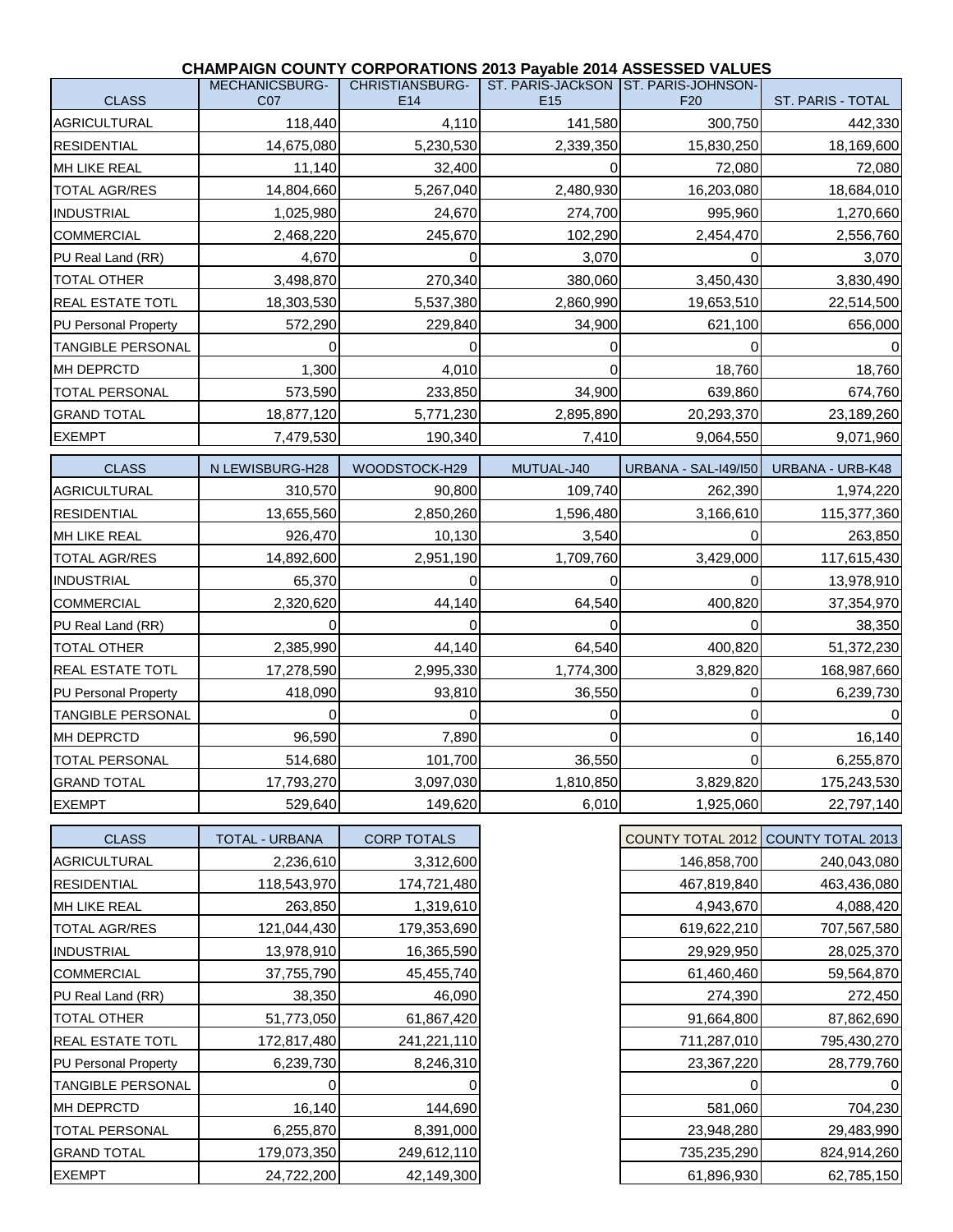|                          | <b>GRAHAM-</b>      |                      |                 |                     |                     |
|--------------------------|---------------------|----------------------|-----------------|---------------------|---------------------|
|                          | A01/B04/D08/E11/E14 | <b>MECHANICSBURG</b> | TRIAD-H26/      | <b>WLS-B05/</b>     | URBANA-CSD          |
| <b>CLASS</b>             | E15/F16/F20/G21/I34 | C06/C07/J35/J40      | H28/H29/J37/L43 | D10/I30/I50/J38/L47 | G25/I49/J39/K41/K48 |
| AGRICULTURAL             | 108,296,700         | 28,422,840           | 40,371,340      | 33,298,330          | 26,222,430          |
| <b>RESIDENTIAL</b>       | 141,559,350         | 58,349,200           | 56,171,300      | 35,943,860          | 168,360,210         |
| <b>MH LIKE REAL</b>      | 919,020             | 298,390              | 1,149,770       | 125,580             | 1,589,380           |
| <b>TOTAL AGR/RES</b>     | 250,775,070         | 87,070,430           | 97,692,410      | 69,367,770          | 196,172,020         |
| <b>INDUSTRIAL</b>        | 10,060,550          | 1,269,370            | 105,920         | 2,479,720           | 14,085,240          |
| <b>COMMERCIAL</b>        | 5,532,540           | 4,311,460            | 4,917,110       | 1,368,520           | 43,350,840          |
| PU Real Land (RR)        | 76,200              | 28,560               |                 | 51,920              | 98,930              |
| <b>TOTAL OTHER</b>       | 15,669,290          | 5,609,390            | 5,023,030       | 3,900,160           | 57,535,010          |
| <b>REAL ESTATE TOTL</b>  | 266,444,360         | 92,679,820           | 102,715,440     | 73,267,930          | 253,707,030         |
| PU Personal Property     | 6,576,010           | 3,731,020            | 3,906,440       | 3,023,630           | 11,379,400          |
| <b>TANGIBLE PERSONAL</b> |                     |                      |                 |                     |                     |
| <b>MH DEPRCTD</b>        | 218,720             | 75,550               | 211,160         | 26,310              | 160,950             |
| <b>TOTAL PERSONAL</b>    | 6,794,730           | 3,806,570            | 4,117,600       | 3,049,940           | 11,540,350          |
| <b>GRAND TOTAL</b>       | 273,239,090         | 96,486,390           | 106,833,040     | 76,317,870          | 265,247,380         |
| <b>EXEMPT</b>            | 16,879,560          | 8,173,000            | 5,069,710       | 5,492,520           | 27,126,230          |

### **CHAMPAIGN COUNTY SCHOOLS 2013 Payable 2014 ASSESSED VALUES**

| <b>CLASS</b>                | <b>MIAMI EAST-E13</b> | <b>CLARK NE-J36</b> | CLARK NW-G24/K42 | <b>SCHOOL TOTAL</b> |
|-----------------------------|-----------------------|---------------------|------------------|---------------------|
| <b>AGRICULTURAL</b>         | 482,610               | 2,322,850           | 625,980          | 240,043,080         |
| <b>RESIDENTIAL</b>          | 90,430                | 2,276,770           | 684,960          | 463,436,080         |
| <b>MH LIKE REAL</b>         |                       | 6,280               |                  | 4,088,420           |
| <b>TOTAL AGR/RES</b>        | 573,040               | 4,605,900           | 1,310,940        | 707,567,580         |
| <b>INDUSTRIAL</b>           |                       | 24,570              |                  | 28,025,370          |
| <b>COMMERCIAL</b>           |                       | 84,400              |                  | 59,564,870          |
| <b>PU Real Land (RR)</b>    |                       | 12,880              | 3,960            | 272,450             |
| <b>TOTAL OTHER</b>          |                       | 121,850             | 3,960            | 87,862,690          |
| <b>REAL ESTATE TOTL</b>     | 573,040               | 4,727,750           | 1,314,900        | 795,430,270         |
| <b>PU Personal Property</b> |                       | 85,520              | 77,740           | 28,779,760          |
| <b>TANGIBLE PERSONAL</b>    |                       |                     |                  |                     |
| <b>MH DEPRCTD</b>           |                       | 11,540              |                  | 704,230             |
| <b>TOTAL PERSONAL</b>       |                       | 97,060              | 77,740           | 29,483,990          |
| <b>GRAND TOTAL</b>          | 573,040               | 4,824,810           | 1,392,640        | 824,914,260         |
| <b>EXEMPT</b>               |                       | 1,030               | 43,020           | 62,785,070          |

| <b>SCHOOL TOTAL</b> |
|---------------------|
| 240,043,080         |
| 463,436,080         |
| 4,088,420           |
| 707,567,580         |
| 28,025,370          |
| 59,564,870          |
| 272,450             |
| 87,862,690          |
| 795,430,270         |
| 28,779,760          |
| 0                   |
| 704,230             |
| 29,483,990          |
| 824,914,260         |
| 62,785,070          |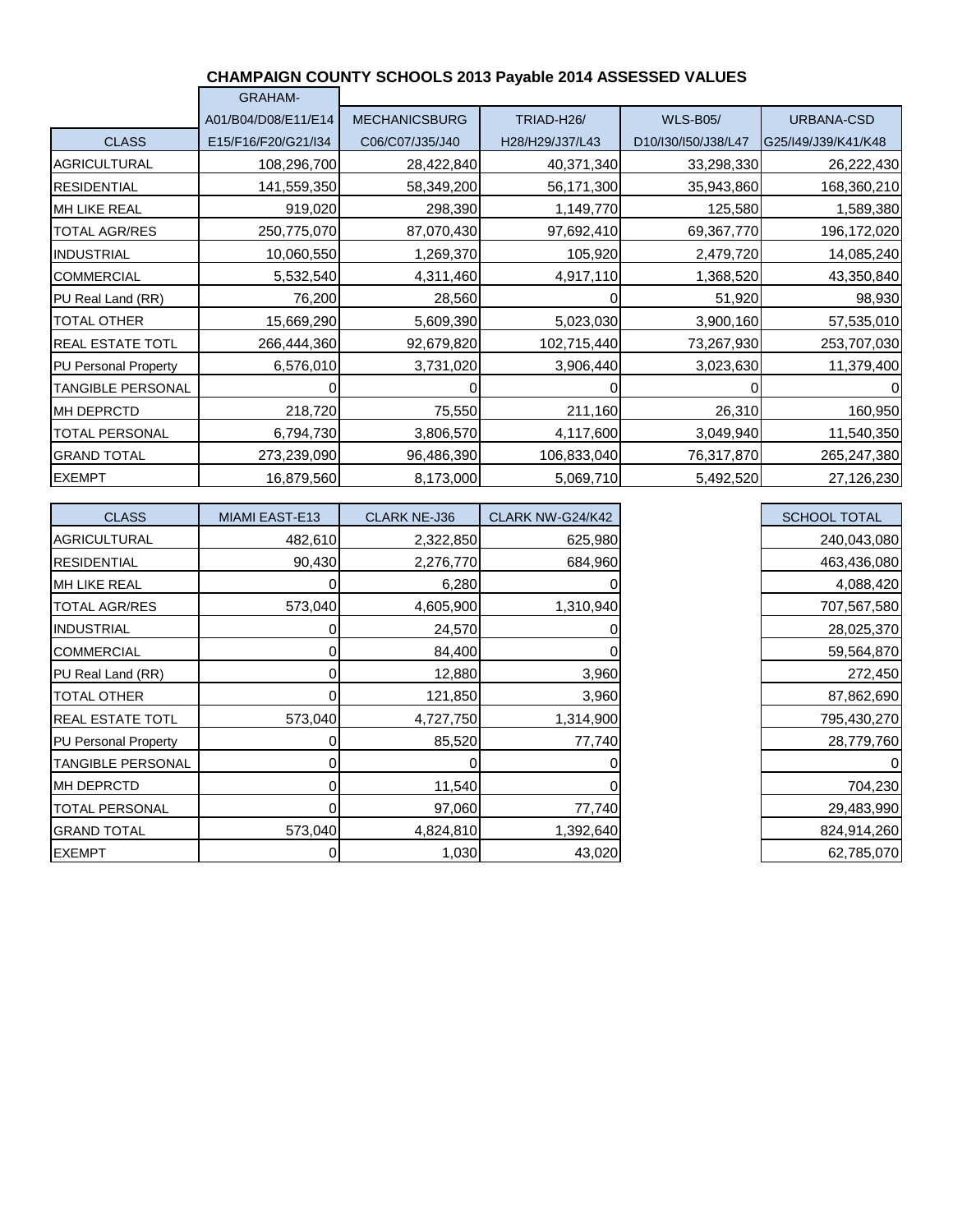# **SCHOOLS ASSESSED VALUES INCLUDING OVERLAPPING COUNTIES - 2013 Payable 2014**

| <b>CLASS</b>       | <b>GRAHAM</b><br><b>CHAMPAIGN</b> | <b>GRAHAM SHELBY</b> |  |
|--------------------|-----------------------------------|----------------------|--|
| AGR/RES/MHR        | 250,775,070                       | 124,760              |  |
| <b>IND/COMM</b>    | 15,593,090                        |                      |  |
| PU REAL (RR)       | 76,200                            |                      |  |
| <b>RE TOTAL</b>    | 266,444,360                       | 124,760              |  |
| <b>PU PERSONAL</b> | 6,576,010                         | 13,300               |  |
| <b>TANG PERS</b>   |                                   |                      |  |
| <b>MANF HOME</b>   | 218,720                           |                      |  |
| <b>TOT PERS</b>    | 6,794,730                         | 13,300               |  |
| <b>GRAND TOT</b>   | 273,239,090                       | 138,060              |  |
| <b>EXEMPT</b>      | 16,879,560                        |                      |  |

| <b>CLASS</b>        | <b>McBURG</b><br><b>CHAMPAIGN</b> | <b>McBURG MADISON</b> | <b>MECHANICSBURG</b><br><b>TOTAL</b> |
|---------------------|-----------------------------------|-----------------------|--------------------------------------|
| AGR/RES/MHR         | 87,070,430                        | 3,385,030             | 90,455,460                           |
| <b>IND/COMM</b>     | 5,580,830                         |                       | 5,580,830                            |
| <b>PU REAL (RR)</b> | 28,560                            |                       | 28,560                               |
| <b>IRE TOTAL</b>    | 92,679,820                        | 3,385,030             | 96,064,850                           |
| <b>IPU PERSONAL</b> | 3,731,020                         | 64,770                | 3,795,790                            |
| <b>TANG PERS</b>    |                                   |                       |                                      |
| <b>MANF HOME</b>    | 75,550                            |                       | 75,550                               |
| <b>ITOT PERS</b>    | 3,806,570                         | 64,770                | 3,871,340                            |
| <b>GRAND TOT</b>    | 96,486,390                        | 3,449,800             | 99,936,190                           |
| <b>EXEMPT</b>       | 8,173,000                         |                       | 8,173,000                            |

| <b>CLASS</b>        | <b>TRIAD CHAMPAIGN</b> | <b>TRIAD LOGAN</b> | <b>TRIAD UNION</b> | <b>TRIAD TOTAL</b> |
|---------------------|------------------------|--------------------|--------------------|--------------------|
| <b>AGR/RES/MHR</b>  | 97,692,410             | 7,495,940          | 6,454,450          | 111,642,800        |
| <b>IND/COMM</b>     | 5,023,030              |                    | 6,200              | 5,029,230          |
| <b>PU REAL (RR)</b> |                        |                    |                    |                    |
| <b>IRE TOTAL</b>    | 102,715,440            | 7,495,940          | 6,460,650          | 116,672,030        |
| <b>IPU PERSONAL</b> | 3,906,440              | 207,740            | 100,590            | 4,214,770          |
| <b>ITANG PERS</b>   |                        |                    | 11,610             | 11,610             |
| <b>MANF HOME</b>    | 211,160                |                    |                    | 211,160            |
| <b>ITOT PERS</b>    | 4,117,600              | 207,740            | 112,200            | 4,437,540          |
| <b>GRAND TOT</b>    | 106,833,040            | 7,703,680          | 6,572,850          | 121,109,570        |
| <b>IEXEMPT</b>      | 5,069,710              |                    |                    | 5,069,710          |

| <b>CLASS</b>        | <b>WLS CHAMPAIGN</b> | <b>WLS LOGAN</b> |
|---------------------|----------------------|------------------|
| AGR/RES/MHR         | 69,367,770           | 54,923,440       |
| <b>IND/COMM</b>     | 3,848,240            | 6,495,240        |
| <b>PU REAL (RR)</b> | 51,920               | 34,040           |
| <b>IRE TOTAL</b>    | 73,267,930           | 61,452,720       |
| <b>PU PERSONAL</b>  | 3,023,630            | 2,718,780        |
| <b>ITANG PERS</b>   |                      |                  |
| <b>MANF HOME</b>    | 26,310               |                  |
| <b>TOT PERS</b>     | 3,049,940            | 2,718,780        |
| <b>GRAND TOT</b>    | 76,317,870           | 64,171,500       |
| <b>IEXEMPT</b>      | 5,492,520            |                  |

| GRAHAM<br><b>TOTAL</b>        |
|-------------------------------|
| 250,899,830                   |
| 15,593,090                    |
| 76,200                        |
| 266,569,120                   |
| <u>6,589,310</u>              |
| Ω                             |
| 218,720                       |
| 6,808,030                     |
| 273,377,150                   |
| 16,879,560                    |
|                               |
| <b>MECHANICSBURG</b><br>TOTAL |
| 90,455,460                    |
| 5,580,830                     |
| 28,560                        |
| 96,064,850                    |
| <u>3,795,79</u> 0             |
|                               |
| 75,550                        |
| 3,871,340                     |
| 99,936,190                    |

| <b>TRIAD TOTAL</b> |
|--------------------|
| 111,642,800        |
| 5,029,230          |
|                    |
| 116,672,030        |
| 4,214,770          |
| 11,610             |
| 211,160            |
| 4,437,540          |
| 121,109,570        |
| 5.069.710          |

| <b>WLS TOTAL</b> |
|------------------|
| 124,291,210      |
| 10,343,480       |
| 85,960           |
| 134,720,650      |
| 5,742,410        |
| С                |
| 26,310           |
| 5,768,720        |
| 140,489,370      |
| 5,492,520        |